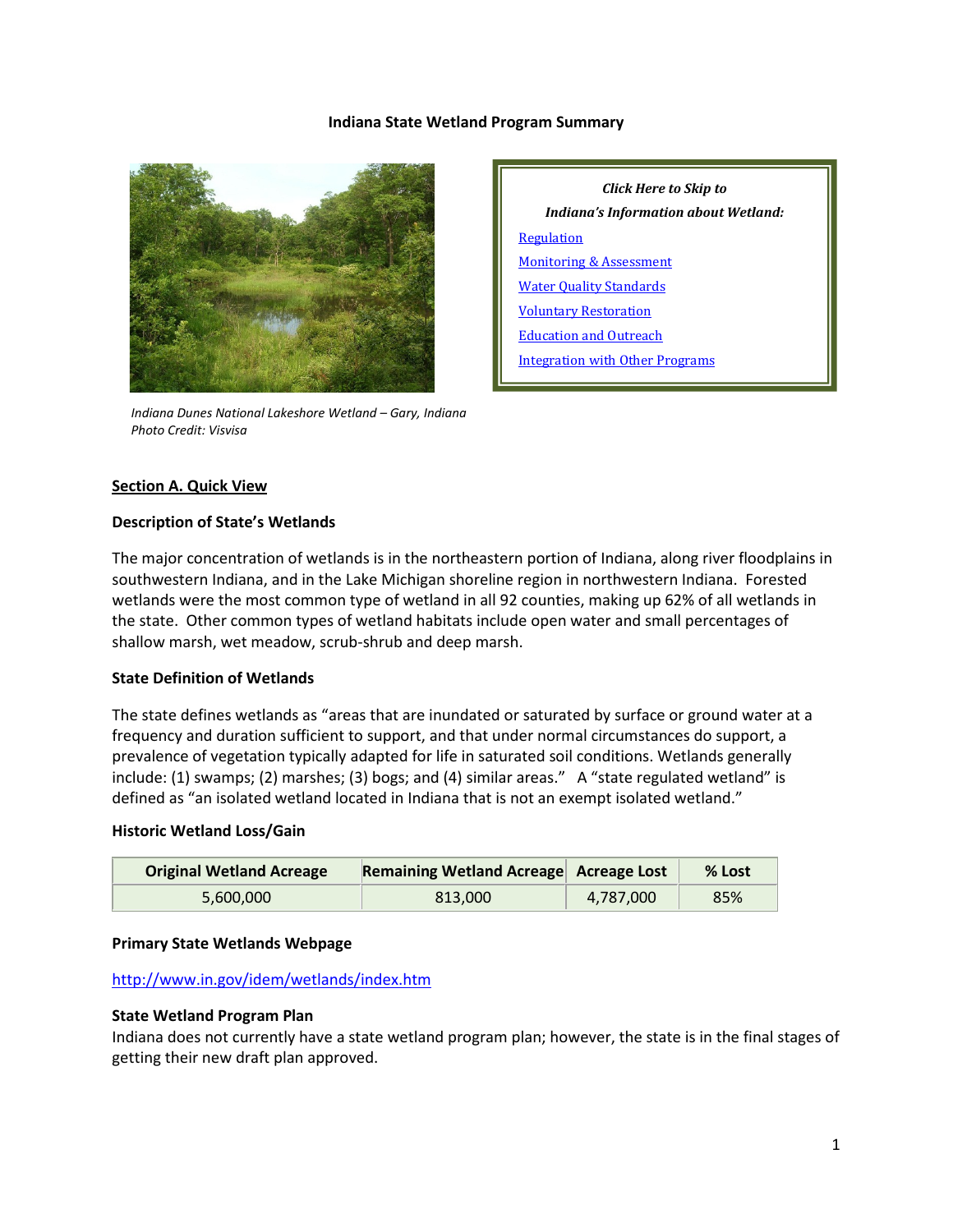# **No Net Loss/Net Gain Goal**

No net loss of wetlands and a net gain of wetlands is the adopted goal of the Department of Environmental Management's regulatory programs. A similar goal appears in IC 13-18-22: The goals of the permitting program for wetland activities in state regulated wetlands is to: 1) promote a net gain in high quality isolated wetlands; and 2) assure that compensatory mitigation will offset the loss of isolated wetlands allowed by the permitting program.

# **State Resources for Wetland Work**

|                 | Core element #1:<br><b>Regulation</b>  | <b>Core Element #2:</b><br><b>Monitoring and</b><br><b>Assessment</b> | <b>Core Element #3:</b><br><b>Wetland Water</b><br><b>Quality Standards</b> | <b>Core Element #4:</b><br>Voluntary<br>Wetland<br>Restoration |
|-----------------|----------------------------------------|-----------------------------------------------------------------------|-----------------------------------------------------------------------------|----------------------------------------------------------------|
| Agency          | <b>IDEM</b>                            | None                                                                  | None                                                                        | Coordination with<br><b>NGOs</b>                               |
| Source(s)       | Information unavailable                | Information<br>unavailable                                            | Information<br>unavailable                                                  | Information<br>unavailable                                     |
| Amount          | Information unavailable                | Information<br>unavailable                                            | Information<br>unavailable                                                  | Information<br>unavailable                                     |
| <b>Staffing</b> | 6.5 FTE (6 full-time +<br>1 part-time) |                                                                       |                                                                             |                                                                |

## **State Permitting Fees**

| <b>State Permitting Fee</b> | <b>State Name</b> |
|-----------------------------|-------------------|
| Yes/No                      | NO                |
| Amount (range)              | N/A               |
| Agency                      | N/A               |

## **Innovative Features**

- The adoption of state law to regulate isolated wetlands occurred in 2004 with the passage of IC 13-18-22. This is the first state law to specifically confer authority on a state agency to regulate wetlands; the law creates a definition of wetlands that is consistent with the basic definition used by federal regulatory agencies.
- A Regional General Permit that replaces many of the Corps of Engineers Nationwide Permits is in place.
- A well-developed In Lieu Fee Program
- An Interagency Coordinated Agreement on Mitigation Banking is in place.
- An interagency website [\(http://www.in.gov/wetlands/\)](http://www.in.gov/wetlands/) devoted to wetland information, including permitting, conservation, success stories, and links to organizations was created in cooperation by the Department of Environmental Management, the Department of Natural Resources, and the Office of the Commissioner of Agriculture.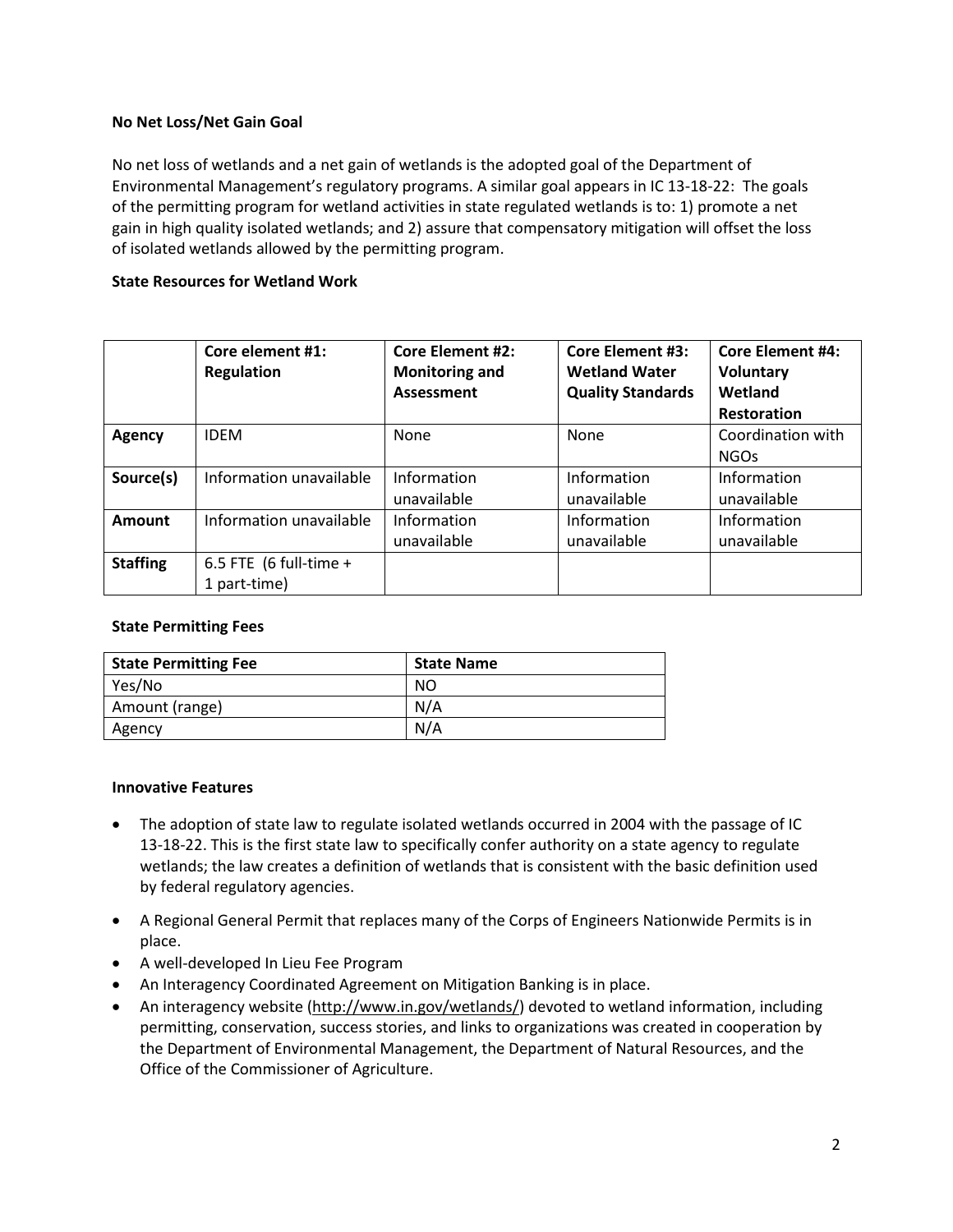# **Models and Templates**

Indiana has a state-run online "matchmaker" site for linking potential restoration sites and In Lieu Fee projects.

# <span id="page-2-0"></span>**Section B. Regulation**

# **How are Wetlands Regulated in Indiana?**

For wetlands regulated under the Clean Water Act's federal jurisdiction, the Department of Environmental Management (IDEM) implements Section 401 of the Clean Water Act, which regulates impacts to wetlands that involve the placement of dredged or fill materials into wetlands and other waters, as well as mechanical clearing of wetlands and some dredging activities.

The state's isolated wetlands, or those waters not subject to regulation under the Clean Water Act, are regulated under IC 13-18-22. This statute creates a category of waters of the state known as State Regulated Wetlands, which are defined as wetlands as delineated under the 1987 Corps of Engineers Wetlands Delineation Manual and are considered isolated and not subject to federal law. This law establishes a classification system for wetlands and a set of general permits, exemptions, and individual permitting authority.

The state's wetlands are also regulated under the Flood Control Act, administered by the Indiana Department of Natural Resources (IDNR). Through this regulation, DNR can require mitigation for loss of wetland storage in a floodway [\(http://www.in.gov/legislative/ic/code/title14/ar28/ch1.html\)](http://www.in.gov/legislative/ic/code/title14/ar28/ch1.html).

## **Wetland Delineation**

| <b>Delineation Guidance</b>                            | Yes | <b>No</b> | <b>Detail</b>                                                                                                                                                                                                                                             |
|--------------------------------------------------------|-----|-----------|-----------------------------------------------------------------------------------------------------------------------------------------------------------------------------------------------------------------------------------------------------------|
| Use State's Own Method                                 |     | х         |                                                                                                                                                                                                                                                           |
| Use Corps' 87 Manual and<br><b>Regional Supplement</b> | х   |           | Delineations for federal jurisdictional wetlands are<br>conducted by the Corps. For projects impacting non-<br>jurisdictional wetlands, applicants are required to<br>submit their own delineations conducted by a<br>consultant, using the Corps manual. |
| Other (Please describe)                                |     |           |                                                                                                                                                                                                                                                           |

## **Evaluation Methodology**

- No official methods adopted. However, an Indiana-specific Rapid Assessment of Wetlands (IRAM) was developed as a part of the Indiana Wetland Conservation Plan. See the following website: <http://www2.taylor.edu/upland/departments/envscience/wetlands/iswamp/Manual.htm>
- The Department of Environmental Management is developing a multivariate approach to wetlands assessment. For more information: <http://www.in.gov/idem/water/planbr/401/fqaindianarprt.doc>
- The use of remote sensing, aerial photography, and other landscape-focused methods of assessment will be the focus of the Department of Environmental Management over the next few years.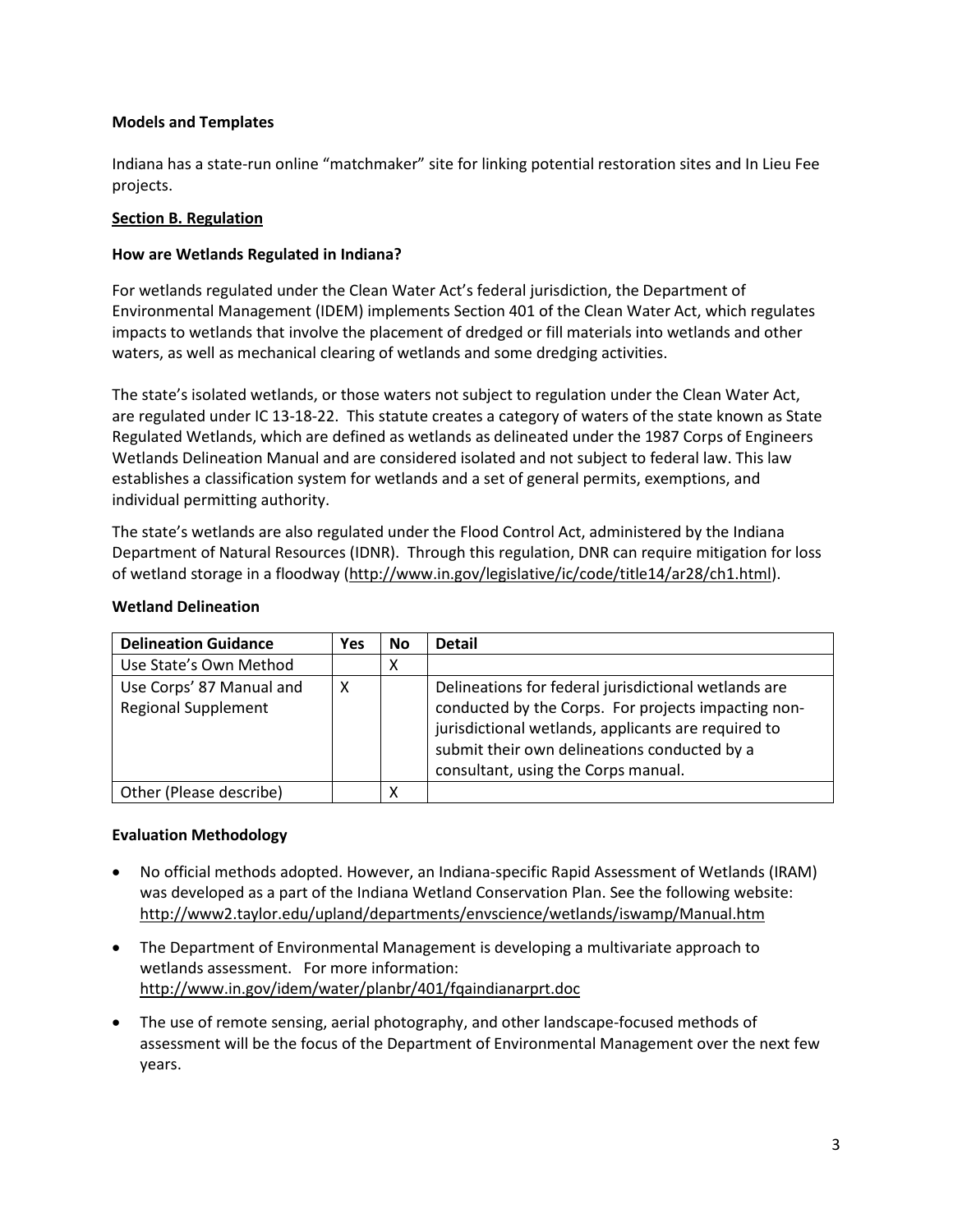### **Exempted Activities**

Indiana has lower thresholds than federal exemptions. Exempt activities include drainage of wetlands and the same exemptions as federal for normal agricultural practices. For State Regulated Wetlands, all exemptions under Section 404(f) of the Clean Water Act apply (agriculture and silvaculture), as well as discharges of fill materials in a de minimis amount.

#### **Special Provisions for Agriculture and Forestry**

Provisions are comparable to federal. Indiana's State Regulated Wetlands law exempts all activities subject to the USDA Swampbuster provisions on agricultural lands. Indiana also uses the Section 404(f) exemptions for normal agricultural activities in both the Section 401 program and the State Regulated Wetland Program.

#### **Penalties and Enforcement**

Both the Departments of Environmental Management and Natural Resources have separate authorities to enforce laws and regulations specific to that agency. Violators of laws may be subject to penalties of up to \$25,000/day for knowing and wilful violations. In addition, wetland violation and enforcement cases are often coordinated with other agencies, such as the USEPA, Corps of Engineers, and Department of Justice.

#### **Permit Tracking**

The Department of Environmental Management is working on a wetland tracking database that, when completed, will compile information on permits issued, mitigation sites and success, wetland conservation projects, and enforcement-related activities.

#### **State General Permit (statewide vs. regional coverage)**

| <b>Permit Coverage</b>          | Yes | <b>No</b> | Detail (Type of Permit) |
|---------------------------------|-----|-----------|-------------------------|
| Regional General Permit         |     |           |                         |
| <b>Statewide General Permit</b> |     |           |                         |

#### **Assumption of 404 Powers**

| <b>Assumption Status</b>         | Yes | <b>No</b> | <b>Detail</b>                                                |
|----------------------------------|-----|-----------|--------------------------------------------------------------|
| Assumed                          |     | v<br>Λ    |                                                              |
| <b>Working Toward Assumption</b> |     | v<br>Λ    |                                                              |
| <b>Explored Assumption</b>       |     |           | Insufficient resources & regulatory authority at state level |

## **Joint permitting**

The Department of Environmental Management and the Corps of Engineers have an agreement regarding the *joint noticing* of applications for Section 404 and Section 401. An interagency task force examined the issues surrounding a joint permit between the Departments of Natural Resources, the Department of Environmental Management, and the Corps of Engineers, but was deemed unworkable due to lack of resources and administrative issues within each program.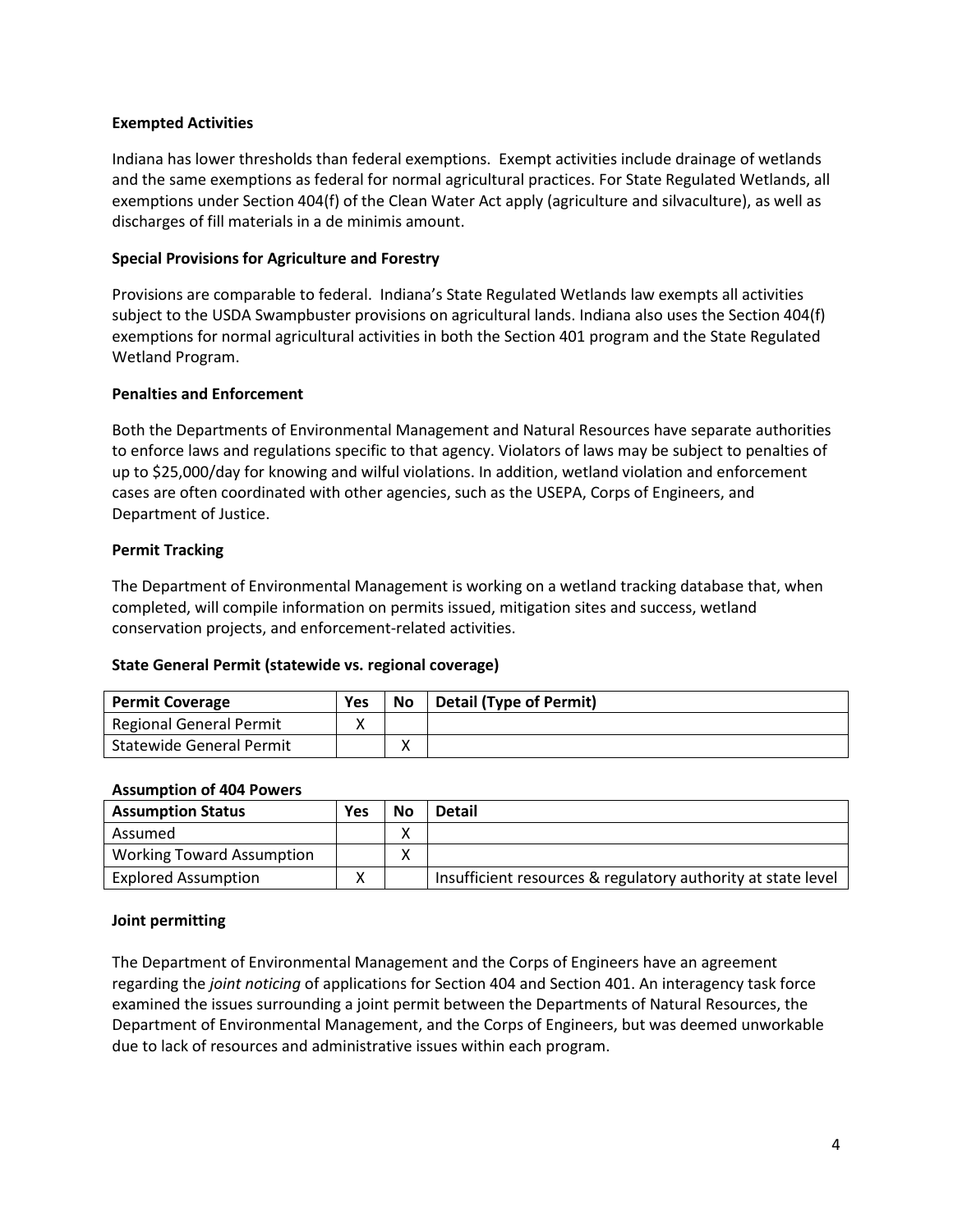# **Special Area Management Plans and Advanced Identification Plans**

An ADID of the Lake Michigan rim watersheds was completed by USEPA in 2002. The ADID covered portions of Lake, Porter, and Laporte Counties. There may be additional plans in the Lake Michigan area (contact the state for more information).

# **Mitigation Policy**

Mitigation for all federal jurisdictional wetlands is conducted by the Corps.

For the isolated wetlands (non-federal jurisdictional), all impacts to wetlands allowed by the regulatory process that are greater than one-tenth (0.1) acres in size require some form of compensatory mitigation. One goal of the isolated wetland permit program administered by IDEM is to ensure that "compensatory mitigation will offset the loss of isolated wetlands allowed by the permitting program." Indiana Code outlines required standards and ratios for compensatory mitigation. Further guidance is provided by two "non-rule" policy documents published by the IDEM that provide information on determining when compensatory mitigation is complete and meets success criteria.

Compensatory mitigation also is required for wetland and stream impacts associated with permitted activities under the Lake Preservation Act (LPA) and the Flood Control Act (FCA). To provide guidance for the IDNR's compensatory mitigation activities, the state's Natural Resource Commission published *Information Bulletin #1*, a non-rule document establishing "a general framework for the assessment and determination of wetlands or habitat compensatory mitigation where a construction project is likely to reduce or degrade an existing wetland or habitat." In addition, the IDNR began drafting mitigation guidelines in 2006. Agency staff intend to make the guidelines an enforceable "rule document" upon completion.

## **Mitigation Database**

The IDEM is in the process of building a database for tracking permits or mitigation. IDNR operates a comprehensive database called *Unity* to track all activities and documents relating to the permitting process related to their floodway permitting program (floodways and streams within their jurisdiction), including inspection reports, images from site inspections, and electronic versions of issued permits. Mitigation requirements and review documents from periodic follow-up site inspections also are recorded in the *Unity* database, and IDNR is working to improve mitigation tracking.

## <span id="page-4-0"></span>**Section C. Monitoring and Assessment**

## **Agency Responsible for Wetland Monitoring and Assessment**

Indiana has not adopted a wetland-specific monitoring or assessment program. However, IDNR does monitor wetland habitat as an auxiliary component to their fish and wildlife habitat monitoring program. These activities are funded by the federal Fish and Wildlife Act. IDNR also monitors all wetland mitigation projects for three years. In general, IDNR tracks biological criteria using a functional assessment methodology to determine whether the mitigation sites achieve performance criteria, which are defined on a project-by-project basis. Typically, however, the success of wetland habitat mitigation is measured and reported in terms of the percentage of surviving plantings and the hydrology of the site.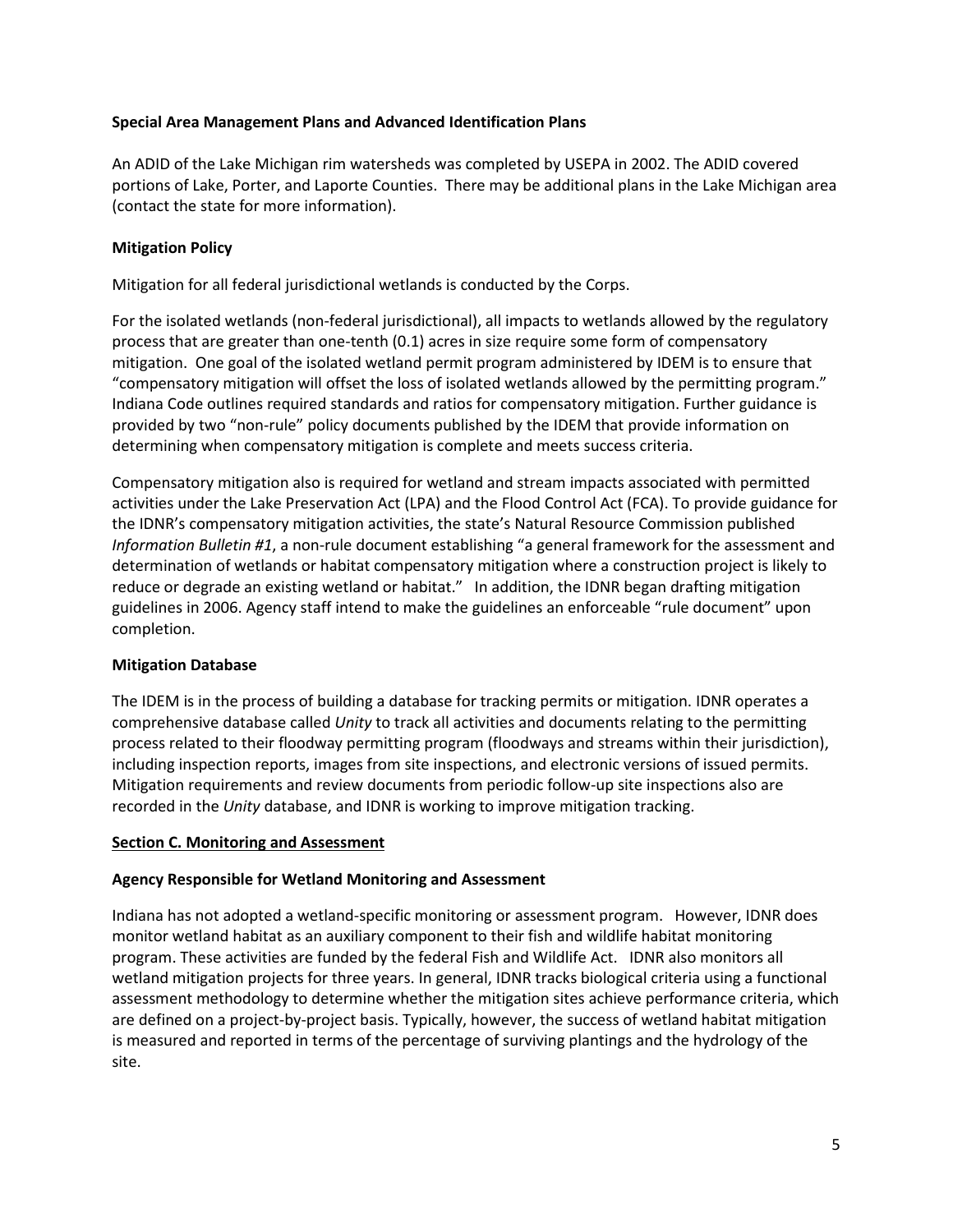# **Mapping/Inventory**

National Wetland Inventory (NWI) maps for the state were completed in the late 1980's and updated in 2009. These maps are available in digital formats.

## **State Wetland Mapping Public Portal**

No information available.

# **Wetland Classification and Assessment**

Wetlands are classified using the Cowardin classification system. No formal assessment methodology has been adopted by the state at present, although exploration of assessment tools is identified as a future task in the currently being drafted state wetland program plan. While IDNR does not prescribe the use of a formal assessment methodology, in the past, the agency has employed the Chicago District's assessment methodology. The Department of Environmental Management is currently developing a classification system for isolated wetlands as required by state law.

# **Statewide Wetland Monitoring Plan**

IDEM currently uses best professional judgment to make certification and/or permit decisions*.* In 2000, IDEM revised their monitoring strategy to include a wetland assessment program that incorporates the following components: (1) inventory of the state's wetlands using one-meter resolution aerial photography; (2) ground-truthing of the photographic inventory using a rapid bioassessment methodology; and (3) detailed, comprehensive assessments in a small sample of identified wetlands to determine quality, type, and composition, these changes were not implemented due to a lack of funding.

## **Overall Wetland Gain and Loss Tracking System**

No comprehensive tracking system of wetland losses and gains exists in the state. IDEM has an internal website that shows impacts, however the database needs more QA/QC in order to be able to produce this kind of information.

## **Wetland Monitoring and Assessment Characteristics**

| Level   | None | Level 1 | Level 2 | -<br>Level 3 |
|---------|------|---------|---------|--------------|
| Indiana | . .  |         |         |              |

| Type    | None           | IBI | Condition        | Functional |
|---------|----------------|-----|------------------|------------|
| Indiana | Currently none |     | Working on       |            |
|         |                |     | developing I-RAM |            |

| Frequency | None | <b>Project Specific</b> | Ongoing |
|-----------|------|-------------------------|---------|
| Indiana   |      |                         |         |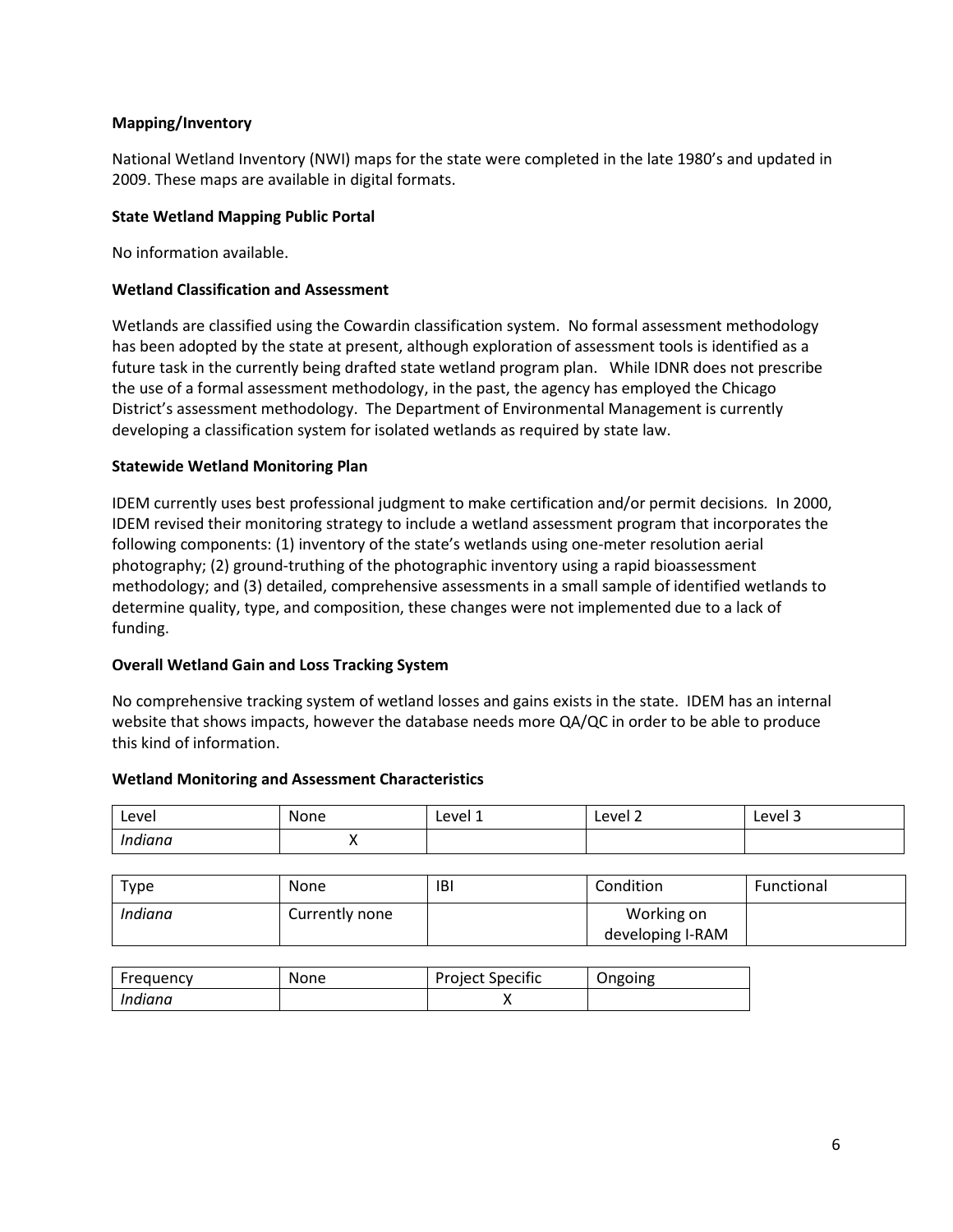#### **Participation in National Wetland Condition Assessment**

| <b>NWCA Study Type</b>             | <b>Yes</b> | No |
|------------------------------------|------------|----|
| <b>National Study</b>              |            |    |
| <b>State Intensification Study</b> |            |    |

**Detail:** Federal contractors conducted 2011 NWCA sampling in Indiana.

#### <span id="page-6-0"></span>**Section D. Water Quality Standards**

#### **Wetland-Specific Water Quality Standards**

| <b>Type</b>                                       | <b>None</b> | <b>Use Existing</b><br><b>WQ</b><br><b>Standards</b> | <b>In Process</b> | Adopted | <b>Future</b><br><b>Direction</b> |
|---------------------------------------------------|-------------|------------------------------------------------------|-------------------|---------|-----------------------------------|
| <b>Wetland-specific</b><br><b>Designated Uses</b> |             | X                                                    |                   |         |                                   |
| Narrative criteria                                |             | $\boldsymbol{\mathsf{X}}$                            |                   |         |                                   |
| Numeric criteria                                  |             | $\pmb{\mathsf{X}}$                                   |                   |         |                                   |
| Anti-degradation<br>policy includes<br>wetlands   |             | $\pmb{\mathsf{X}}$                                   |                   |         |                                   |

**Description:** Indiana's water quality standards do not identify criteria, designated uses, or antidegradation standards specific to wetlands. As such, designated uses for wetlands default to the open water designated uses. Draft wetland water quality standards were preliminarily adopted by the Indiana Water Pollution Control Board on February 13, 2002. However, with the passage of isolated wetland legislation, IDEM has decided not to pursue final adoption of these standards. Wetland functions that the state water quality standards and open water designated uses relate to include: sediment trapping, fish and wildlife habitat, water quality/pollution control, and minimum stream flows.

All wetlands are protected under Indiana's water quality standards, which establish narrative and numeric criteria, designated uses, and an anti-degradation policy that applies uniformly to all waters. No wetland-specific water quality standards exist at this time. See complete rules at: <http://www.in.gov/legislative/iac/T03270/A00020.PDF>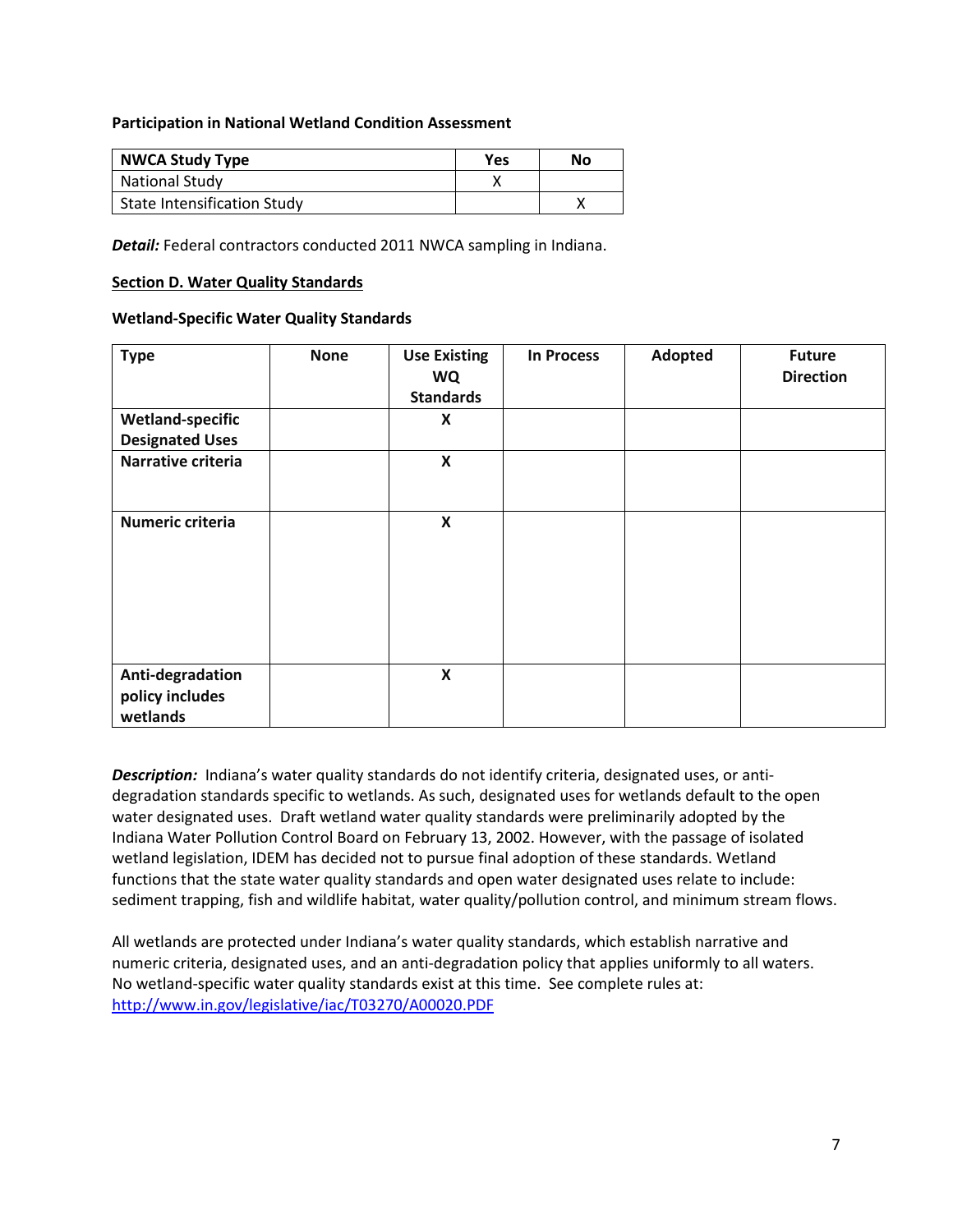# <span id="page-7-0"></span>**Section E. Voluntary Wetland Restoration**

While Indiana has a number of programs that include voluntary wetland restoration, there is no formal state voluntary restoration program. IDNR administers state and federal restoration programs that include a wetland component. These include incentive programs that build partnerships between public agencies and private land owners. The Lake Michigan Coastal Program, also preserves and restores high quality wetland areas in the Lake Michigan basin. The program also provides funding and technical assistance.

# **The following information on voluntary wetland restoration activities still needs to be confirmed with IDNR staff.**

Within Indiana Department of Natural Resources (IDNR):

- Division of Fish and Wildlife acquires and manages Wetland Conservation Areas for fishing and hunting and, through the Lake and River Enhancement Program, provides funding and technical assistance to lake associations and landowners for construction and maintenance of wetlands that treat nonpoint source pollution.
- Division of Forestry provides technical assistance and administers incentive programs for the stewardship of forested wetlands (the major wetland type in Indiana) and management of wetlands in state forests.
- Division of Reclamation advises landowners in development of wetlands for wildlife habitat over reclaimed mine lands.
- Division of State Parks and Reservoirs restores, enhances and creates wetlands for the purposes of watershed protection, recreational activities such as hunting and fishing, habitat enhancement, and ecosystem restoration.
- Division of Nature Preserves manages natural areas that contain rare wetland types and species

## **Types of Wetland Restoration Work Funded by the State:**

| <b>Type of Work</b>             | <b>YES</b> | <b>NO</b> | <b>Description</b>                                         |
|---------------------------------|------------|-----------|------------------------------------------------------------|
| Fund Wetland Restoration (may   | χ          |           | Division of Fish and Wildlife, Division of State Parks and |
| include easement agreements)    |            |           | Reservoirs                                                 |
| <b>Private Land Restoration</b> |            |           | Division of Fish and Wildlife                              |
| <b>Public Land Restoration</b>  | χ          |           | Division of State Parks, Division of Forestry              |
| <b>Technical Assistance</b>     | χ          |           | Division of Forestry, Division of Reclamation              |
| <b>Tax Incentives</b>           | Unknown    |           | Possibly through Division of Forestry                      |
| Other                           | X          |           | Division of Nature Preserves - Management of natural       |
|                                 |            |           | areas that contain rare wetland types                      |
|                                 |            |           |                                                            |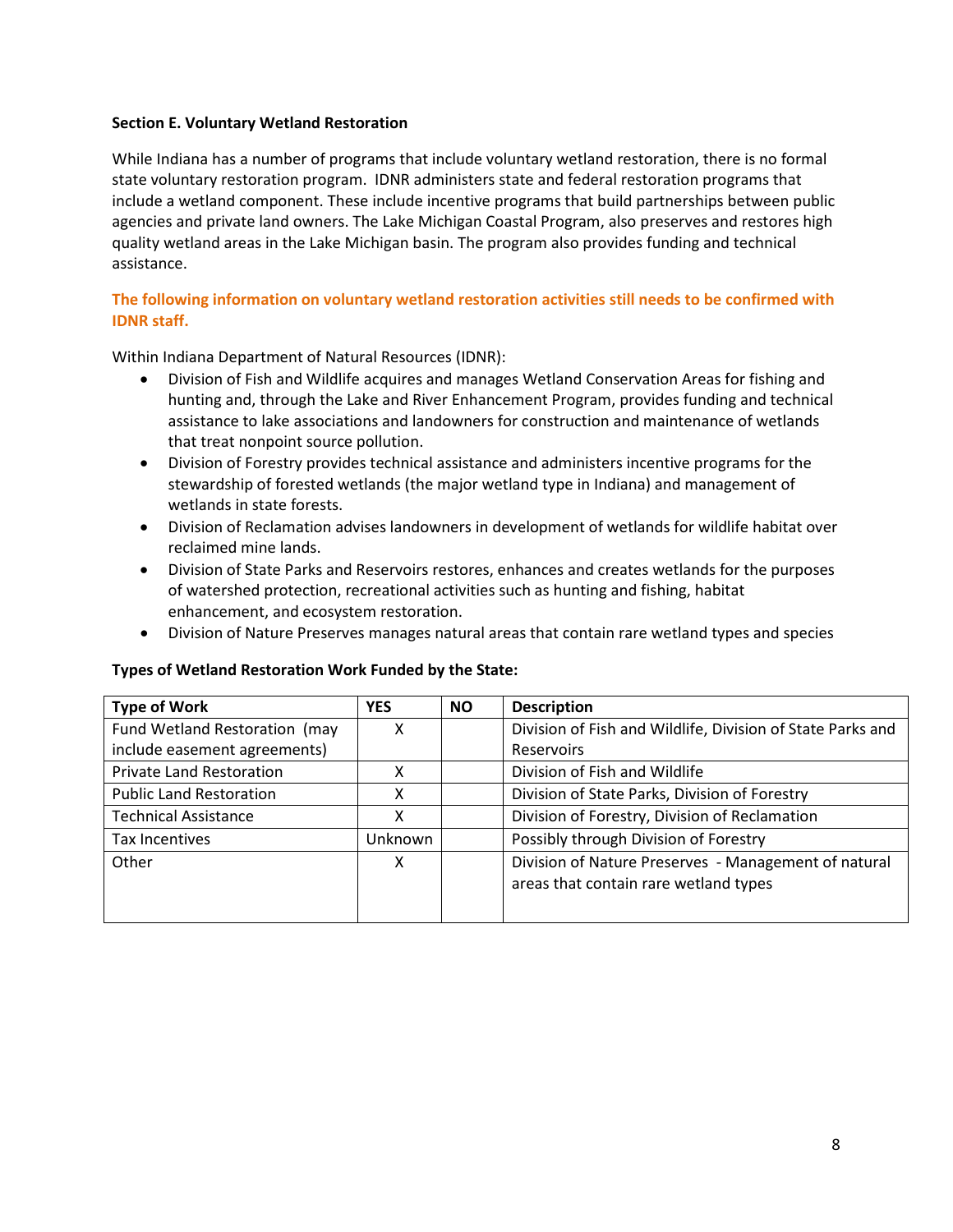# **Voluntary Wetland Restoration Program Components**

| <b>Wetland Restoration Efforts</b>                                                                                 | Nothing in<br>the Works | <b>Planning</b> | <b>In Progress</b> | Mature/<br>Complete |
|--------------------------------------------------------------------------------------------------------------------|-------------------------|-----------------|--------------------|---------------------|
| Program has a set of restoration<br>goals                                                                          | N/A                     |                 |                    |                     |
| Coordinate with relevant<br>agencies that outline<br>restoration/protection goals and<br>strategies and timeframes | N/A                     |                 |                    |                     |
| Developed multi-agency body to<br>coordinate restoration/<br>protection efforts                                    | N/A                     |                 |                    |                     |
| Set restoration goals based on<br>agency objectives and available<br>information                                   | N/A                     |                 |                    |                     |

# **Goals for Restoration Projects\***

| Goal                                    | Yes     | No | <b>Description</b>       |
|-----------------------------------------|---------|----|--------------------------|
| No Net Loss                             | х       |    |                          |
| Reverse Loss/Net Gain                   |         | x  |                          |
| Nonpoint Source Pollution (NPS)/WQ      | х       |    |                          |
| <b>Total Maximum Daily Load (TMDLs)</b> |         | χ  |                          |
| Habitat                                 | χ       |    |                          |
| <b>Coastal Protection</b>               | x       |    | Lake Michigan projects   |
| <b>Floodwater Protection</b>            | Unknown |    |                          |
| Groundwater                             |         | x  |                          |
| Other (please describe)                 | χ       |    | Retention of forest land |

## **Landowner Guides and Handbooks to Assist with Voluntary Wetland Restoration Efforts**

Wetland Matchmaker – Captures information from private property owners who are interested in having their property restored for mitigation. This registration process works well, but is not used extensively.

## <span id="page-8-0"></span>**Section F. Innovative and/or Highly Effective Education and Outreach**

Indiana has included a range of education and outreach plans in its newly drafted (waiting for approval) state wetland program plan. Activities will include social media, development of partners, training for applicants and schools, and a broadening of how the state participates in National Wetland Month.

## **Section G. Climate Change and Wetlands**

Indiana does not work on wetland work related to climate change at this time. Indiana has not developed a statewide adaptation plan or climate planning for wetlands.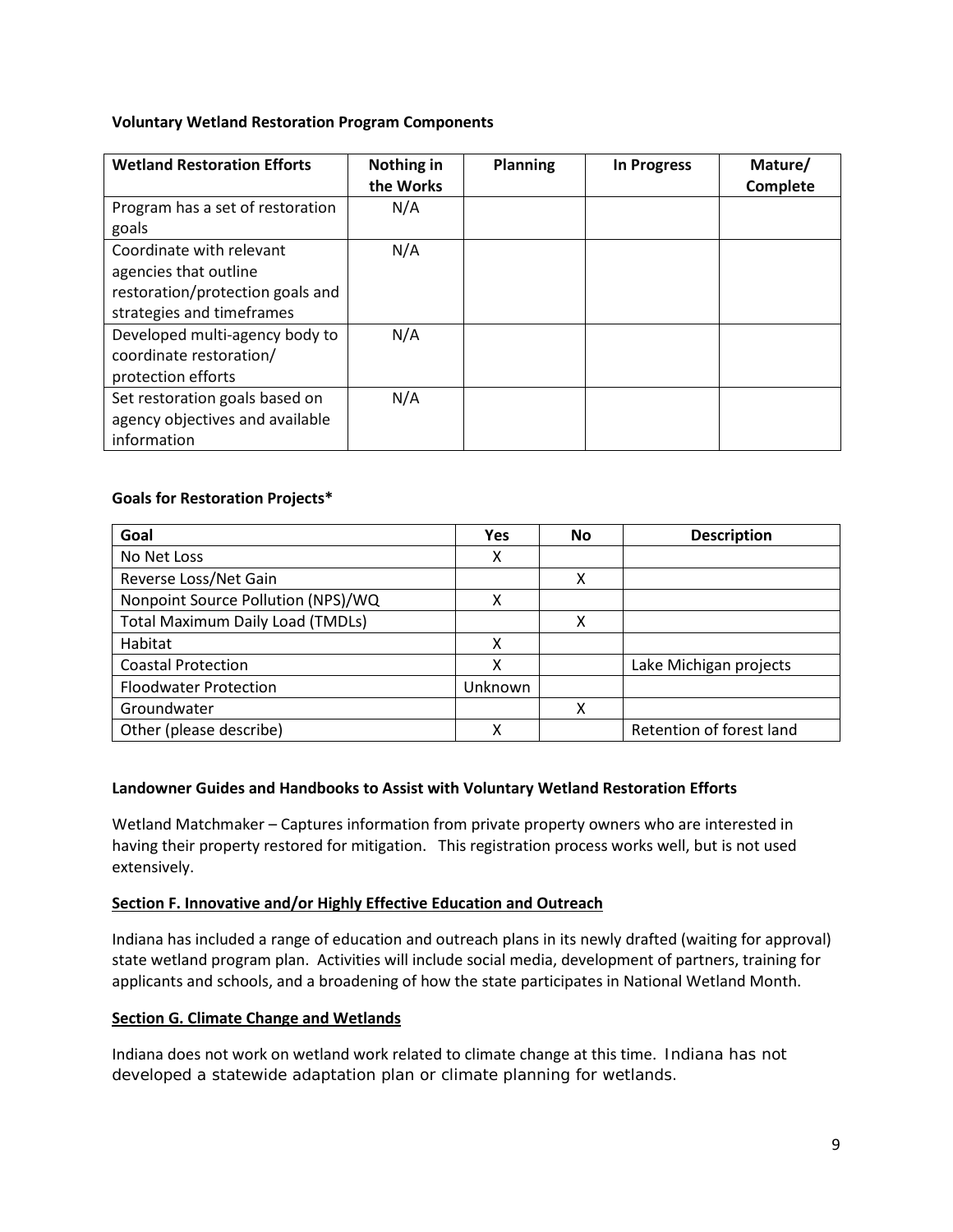Side note: In 2013, the Indiana State Department of Agriculture supported the development of a new system to restore Midwest wetlands to reduce massive floods and aid crops in a changing climate. The tool was developed at Oregon State University and Indiana University—Purdue University. The tool, called WRESTORE, is a web-based, user-friendly, interactive, transparent, and participatory decision support system for helping land owners, government agencies, policy makers, planners, and other stakeholders design a distributed system of conservation practices in their watersheds. It does not specifically address wetlands. To learn more about the WRESTORE tool here:<http://wrestore.iupui.edu/>

# <span id="page-9-0"></span>**Section H. Integration**

| Entity/Program Area                     | Yes/No     | Description of the              | Contact for Follow-up |
|-----------------------------------------|------------|---------------------------------|-----------------------|
|                                         |            | Connection                      |                       |
| NPDES/Stormwater                        | <b>YES</b> | Chief of both SW and WL;        |                       |
|                                         |            | MS4s involved during plan       |                       |
|                                         |            | review; If appear to be         |                       |
|                                         |            | wetlands, contact 401 cert;     |                       |
|                                         |            | plan review for regional        |                       |
|                                         |            | stormwater plans - include      |                       |
|                                         |            | general statements about        |                       |
|                                         |            | wetlands; screen with           |                       |
|                                         |            | stormwater staff; share         |                       |
|                                         |            | information; compliance is      |                       |
|                                         |            | connected. May combine          |                       |
|                                         |            | violation letters if there is a |                       |
|                                         |            | discharge into a wetland        |                       |
|                                         |            | (NPDES and 401)                 |                       |
| 303(d)                                  | <b>NO</b>  |                                 |                       |
| 305(b) reporting on wetlands            | U/K        |                                 |                       |
| <b>Total Maximum Daily Load (TMDLs)</b> | <b>YES</b> | Reference different SW          |                       |
|                                         |            | management practices,           |                       |
|                                         |            | including some wetland-         |                       |
|                                         |            | related                         |                       |
| Climate Change/ Resiliency              | NO         |                                 |                       |
| Land Use / Watershed planning           | <b>YES</b> | Whole Section works on          |                       |
|                                         |            | watershed planning, which       |                       |
|                                         |            | includes wetlands and           |                       |
|                                         |            | restoration                     |                       |
| Flood/Hazard Mitigation                 | <b>YES</b> | Through DNR                     |                       |
| <b>Coastal Work</b>                     | <b>YES</b> | Some coordination with the      |                       |
|                                         |            | Coastal Program                 |                       |
| <b>Wildlife Action Plan</b>             | <b>YES</b> | <b>DNR</b>                      |                       |
| Statewide Comprehensive Outdoor         | U/K        | <b>DNR</b>                      |                       |
| <b>Recreation Plan (SCORP)</b>          |            |                                 |                       |
| Other (Specify)                         | None       |                                 |                       |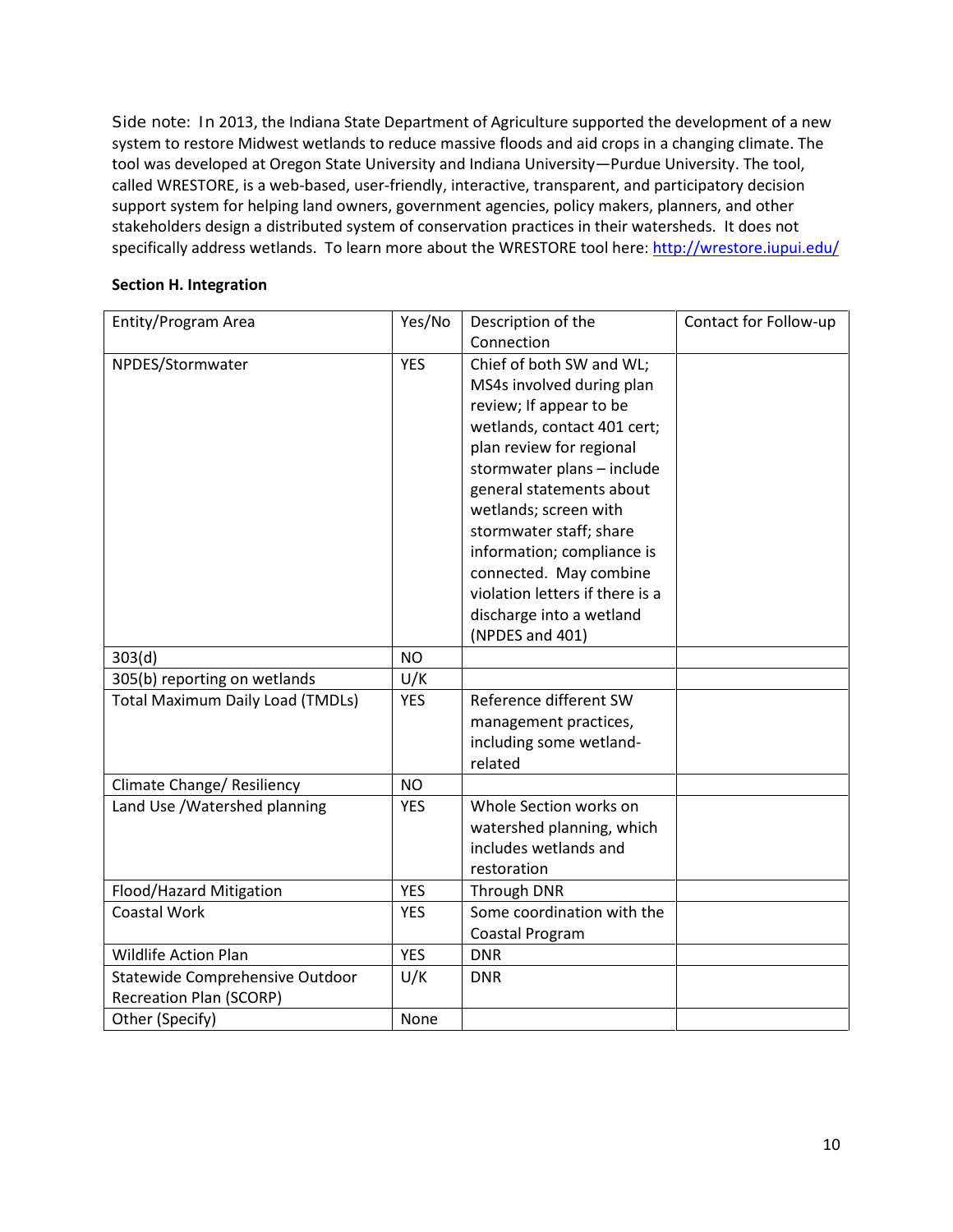### **State Wetland Program Development Continuum**

| <b>Continuum Stage</b>                                             | <b>Core Element</b><br>1: Regulation                                                                        | <b>Core Element</b><br>2: Monitoring<br>& Assessment | <b>Core Element</b><br>3: Wetland<br><b>Water Quality</b><br><b>Standards</b> | <b>Core Element</b><br>4:<br><b>Voluntary</b><br><b>Restoration</b> |
|--------------------------------------------------------------------|-------------------------------------------------------------------------------------------------------------|------------------------------------------------------|-------------------------------------------------------------------------------|---------------------------------------------------------------------|
| High<br><b>Mature Stage</b><br><b>Initial Implementation Stage</b> | X<br><b>401 Certification</b><br>Program + State<br>non-fed<br>jurisdictional<br>wetlands permit<br>program |                                                      |                                                                               |                                                                     |
| <b>Development Stage</b>                                           |                                                                                                             |                                                      |                                                                               | X<br>(Developing an                                                 |
| <b>Early Stage</b><br>Low                                          |                                                                                                             | X                                                    | X<br>(No wetland-specific<br>standards; no plans<br>to develop)               | interagency/interorg<br>collaboration)                              |

### **Section I. Contact Information**

#### **Randy Braun**

Section Chief Office of Water Quality, Wetlands and Storm Water Indiana Department of Environmental Management 100 North Senate Avenue, MC 65-42 Room IGCN 1255 Indianapolis, IN 46204-2251 [rbraun@idem.in.gov](mailto:rbraun@idem.in.gov)

# **Indiana Department of Natural Resources**

402 W Washington Indianapolis, IN 46204 (317) 232-4098

# **Section J. Useful State Websites**

#### **State Government Programs**

- 1. Indiana Department of Environmental Management <http://www.in.gov/idem/4138.htm>
	- a) Section 401 Water Quality Certification Program <http://www.in.gov/idem/4870.htm>
	- b) Isolated Wetlands Program <http://www.in.gov/idem/5849.htm>
	- c) Wetland Conservation Plan